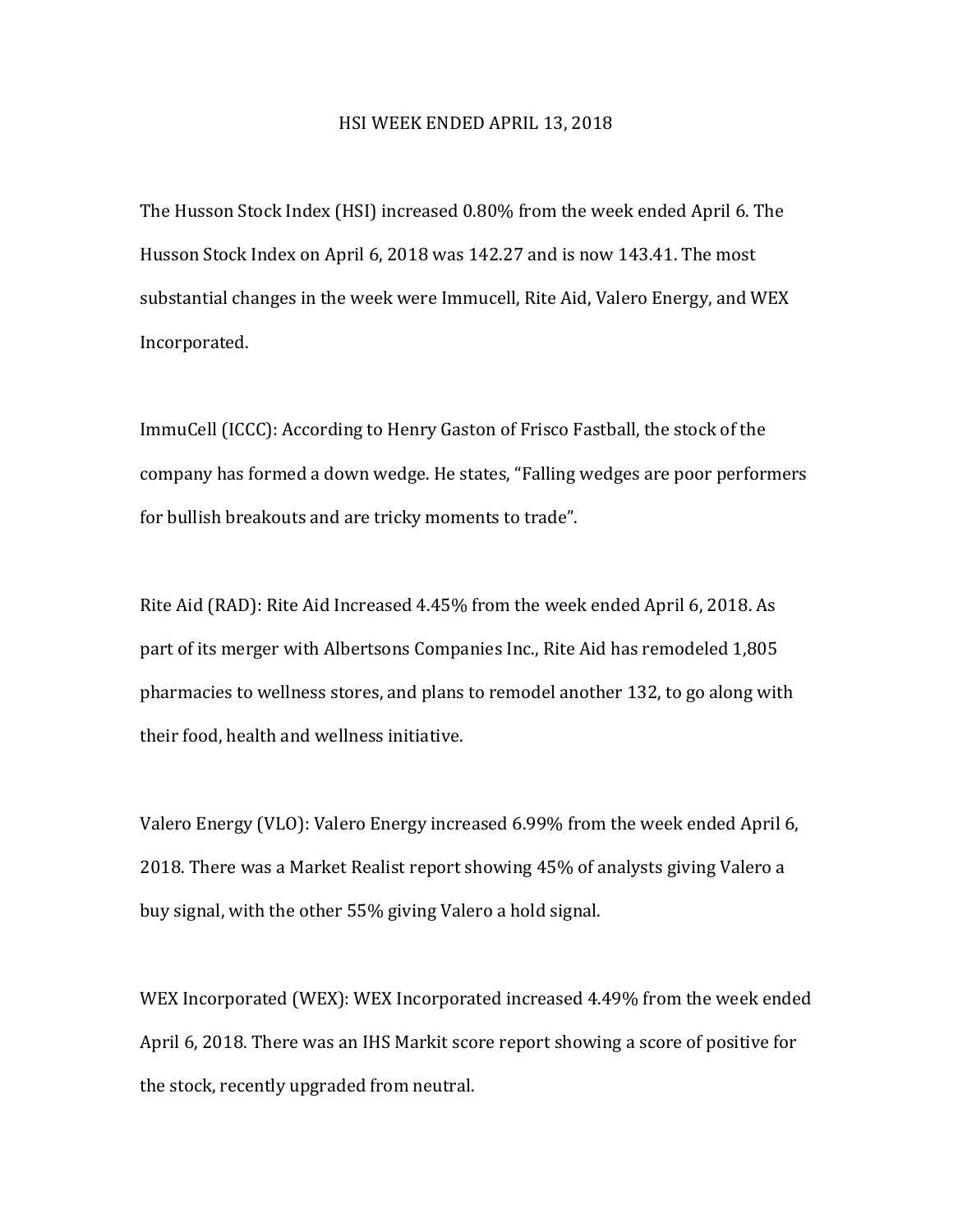The Husson Stock Index was developed by Marie Kenney, while a student at Husson University, in consultation with Associate Professor J. Douglas Wellington. The index is currently being tracked and analyzed by Husson student Simon Lebel. The index tracks and analyzes 27 companies that are considered to have an effect on the Maine economy. These companies are either based in Maine or have an influence on the Maine economy through employment, number of consumers, and overall presence in the State. This price-weighted index offers a numerical break down of Maine's economy. The analysis looks into the events of the week and finds the likely reasons the index was up or down. The index and analysis help provide a better understanding of Maine's economy and offer an explanation of significant changes in the stock prices of the companies that comprise the Husson Stock Index.

Gaston, H. (2018, April 13). Will ImmuCell Corporation (ICCC) Short Squeeze Soon? The Stock Formed a Wedge Down Chart Pattern. Retrieved from https://friscofastball.com/will-immucell-corporation-iccc-short-squeeze-soon-thestock-formed-a-wedge-down-chart-pattern/

Japsen, B. (2018, April 13). Rite Aid To Escalate 'Wellness' Focus For Stores In Albertsons Deal. Retrieved from https://www.forbes.com/sites/brucejapsen/2018/04/12/rite-aid-to-escalatewellness-focus-for-stores-in-albertsons